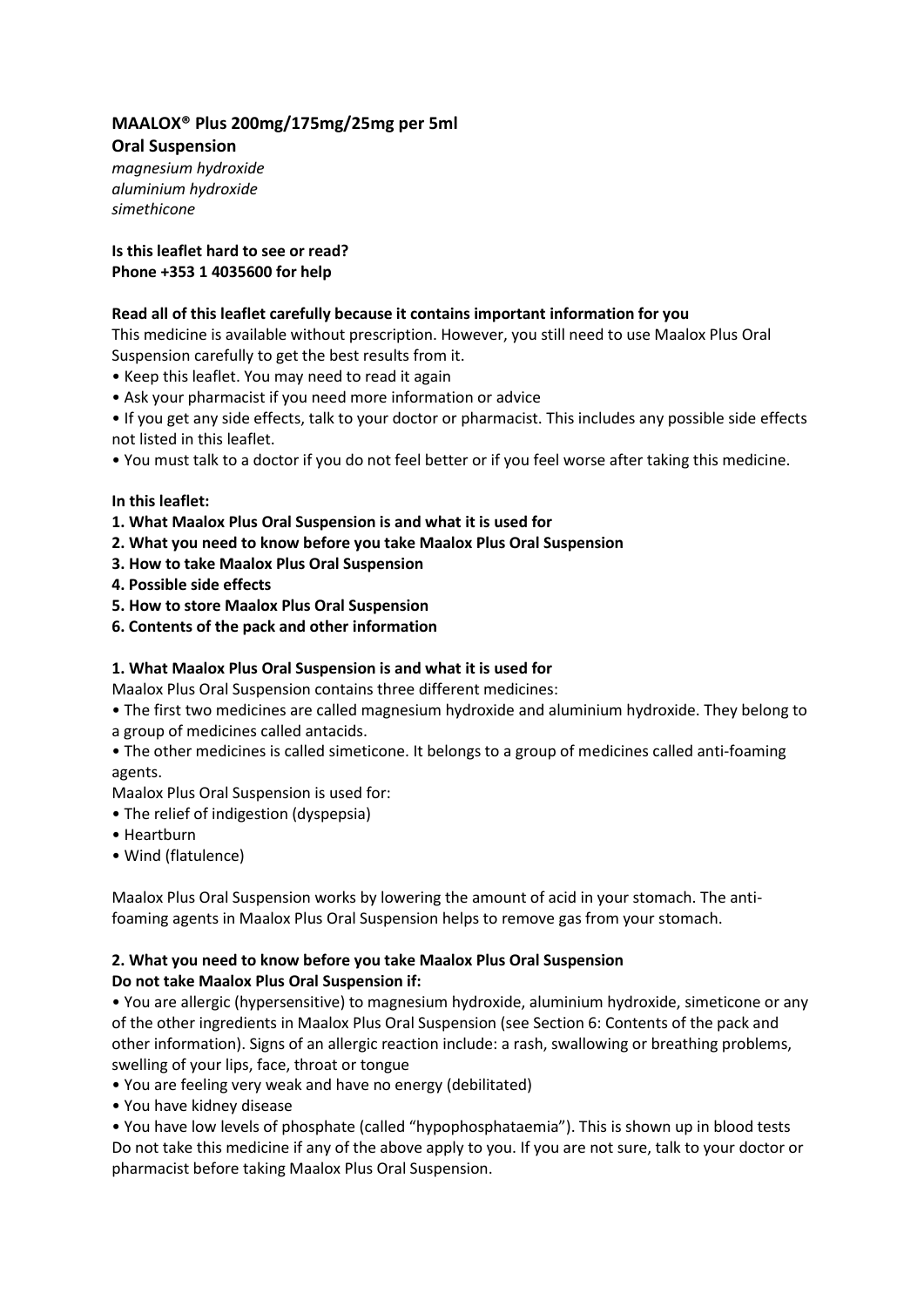### **Warnings and precautions Take special care with Maalox Plus Oral Suspension Check with your doctor or pharmacist before taking your medicine if:**

- You suffer from porphyria
- You suffer from diabetes

If you are not sure if any of the above apply to you, talk to your doctor or pharmacist before taking Maalox Plus Oral Suspension.

#### **Other medicines and Maalox**

Please tell your doctor or pharmacist if you are taking or have recently taken any other medicines. This includes medicines you buy without a prescription, including herbal medicines.

Maalox Oral Suspension should not be taken at the same time as other medicines. This is because Maalox Plus Oral Suspension can affect the way other medicines work.

Talk to your doctor or pharmacist before taking Maalox Plus Oral Suspension if you are taking aspirin or drugs containing acetylsalicyclic acid.

Other medicines and magnesium hydroxide:

Some medicines may be affected by magnesium hydroxide or they may affect how well magnesium hydroxide will work. Tell your doctor or pharmacist if you are already taking: - salicylates.

### **In particular, Maalox Plus Oral Suspension can affect the following medicines:**

- Medicines used to treat the heart such as digoxin, quinidine, metoprolol, atenolol or propranolol.
- Medicines used to treat anaemia such as iron salts.
- Medicines used to treat stomach ulcers and acidity such as ranitidine or cimetidine (H2 antagonists).
- Medicines used to treat malaria such as chloroquine.
- Medicines used to treat some bone disorders such as bisphosphonates.
- Medicines used to treat some allergic, inflammatory or abnormal immune reactions such as glucocorticoids.
- Medicines used to treat kidney disorders such as citrates.
- Medicines used to treat tuberculosis such as ethambutol or isoniazid.
- Medicines used to treat infections such as fluroquinolones, lincosamides, ketoconazole, cyclines, cephalosporins, (cefpodoxime & cefdinir), dolutegravir, elvitegravir, raltegravir potassium and antiviral treatment combination of tenofovir alafenamide fumarate/emtricitabine/bictegravir sodium, rilpivirine
- Medicines used to treat mental illness (psychosis) such as phenothiazines, neuroleptics.
- Medicines used to treat increased amounts of potassium in the body such as polystyrene sulfonate.
- Medicines used to treat pain such as diflunisal, indomethacin
- Medicines used in dental care such as sodium fluorure
- Medicines used to treat an underactive thyroid gland such as levothyroxine
- Medicines used to treat joint pains and abnormal chemical reactions in the body such as penicillamine
- Medicines used to reduce cholesterol such as rosuvastatin
- Medicines used to treat cancer such as nilotinib, dasatinib monohydrate
- Medicines used to treat blood disorders such as eltrombopag olamine

• Medicines used to treat high blood pressure in the lungs (pulmonary hypertension) such as riociguat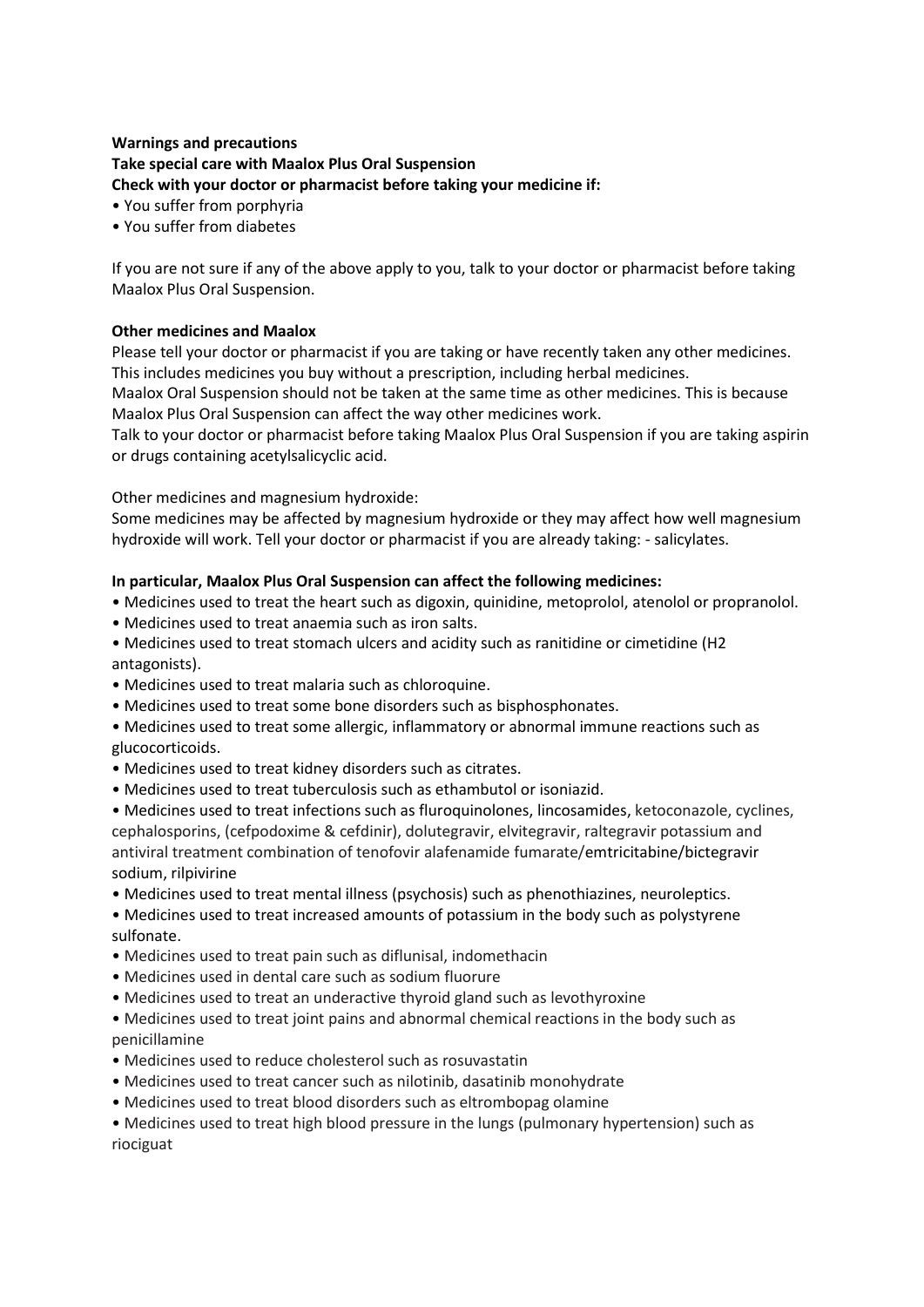As a precaution, staggering the administration times of any orally administered drugs and the antacid by at least 2 hours (4 hours for the fluoroquinolones).

### **Pregnancy and breast-feeding**

Use of Maalox Plus Oral Suspension is not recommended during pregnancy.

Talk to your doctor about using Maalox Plus Oral Suspension if:

- You are pregnant or planning to become pregnant
- You are breast-feeding or planning to breast feed.

#### **Important information about some of the ingredients of Maalox Plus Oral Suspension**

• Maalox Plus Oral Suspension contains sorbitol (E420). If you have been told by your doctor that you cannot tolerate or digest some sugars, talk to your doctor before taking this medicine.

• Maalox Plus Oral Suspension contains 1.66mg of sodium per 5ml dose.

To be taken into consideration by patients on a controlled sodium diet.

- Maalox Plus Oral Suspension contains sulphur dioxide (E220) which may rarely cause
- hypersensivity reactions and bronchospasm.

• Maalox Plus Oral Suspension contains small amounts of ethanol (alcohol), less than 100mg per 5 ml.

### **3. How to take Maalox Plus Oral Suspension**

- **Taking this medicine**
- Shake well before use
- Take this medicine by mouth

### **Adults**

- Take one to two 5ml spoonfuls 4 times each day
- Take 20 minutes to 1 hour after meals and at bedtime
- Alternatively, take as directed by your doctor

Do not take this medicine for prolonged periods as it may mask more serious diseases such as stomach ulcers or stomach cancer.

If the symptoms do not go away, talk to your doctor.

#### **Children**

Not recommended in children.

#### **If you take more Maalox Plus Oral Suspension than you should**

The following effects may happen: diarrhoea, stomach pain or you may get a bloated feeling and cramping pain in the abdomen (stomach), be sick (vomit), have indigestion, heartburn, upset stomach, constipation, loss of appetite, dry mouth. This could be caused by an obstruction or blockage of the bowel (ileus).

Talk to your doctor or go to a hospital straight away. Remember to take any medicine that is left with you so the doctor knows what you have taken.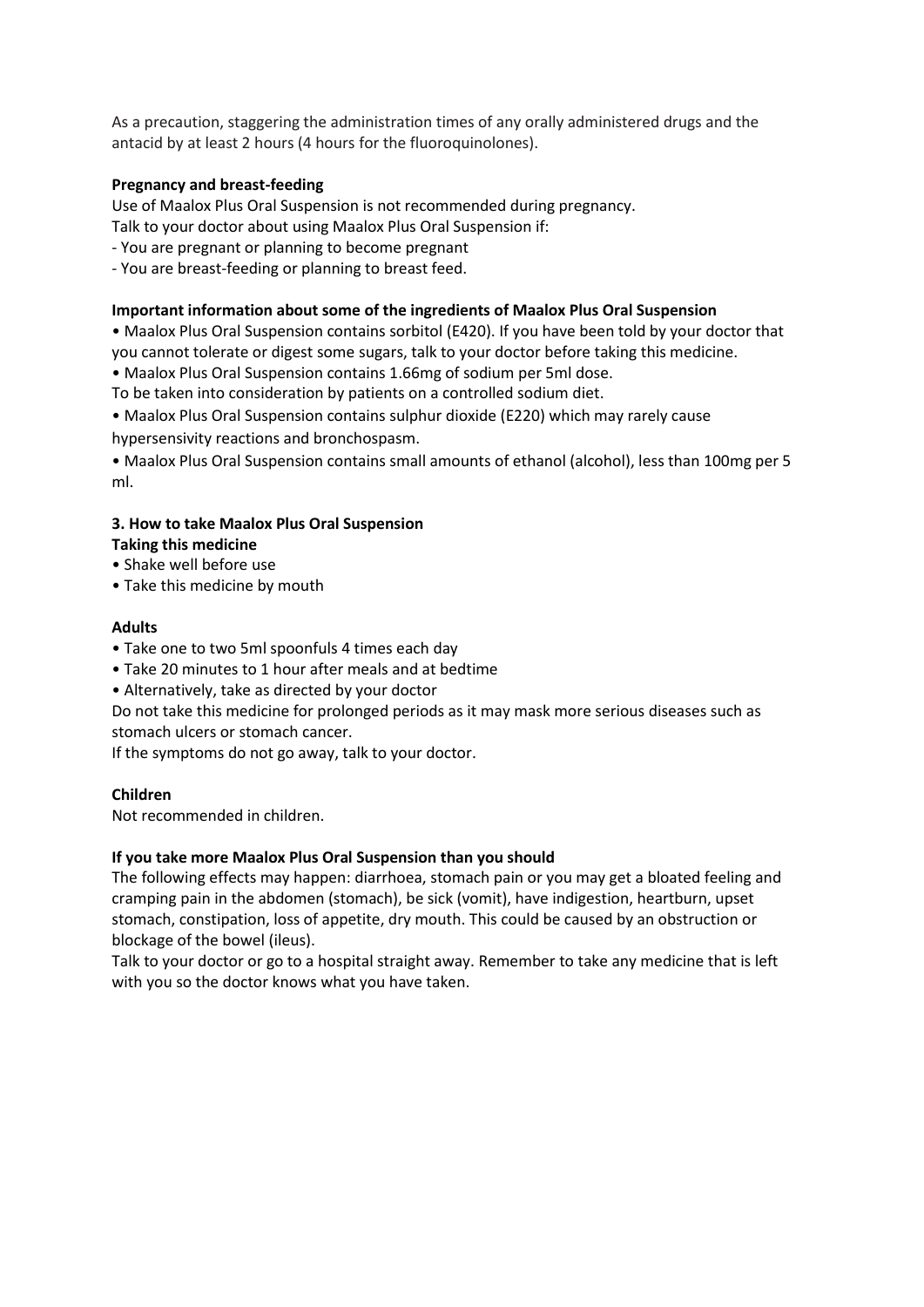### **4. Possible side effects**

Like all medicines, Maalox Plus Oral Suspension can cause side effects, although not everybody gets them.

**Tell your doctor or pharmacist if any of the following side effects get serious or lasts longer than a few days. Also tell them if you notice any side effects not listed in this leaflet:** Uncommon:

- Constipation
- Diarrhoea

Very rare:

• Hypermagnesemia, including observations after prolonged administration of magnesium hydroxide to patients with renal impairment

Not Known:

• Allergic or anaphylactic reactions, signs include; red and lumpy skin rash, swollen eyelids, face, lips, mouth or tongue, itching, difficulty breathing or swallowing.

• Abdominal pain

• Hypophosphatemia, this may occur at high doses of the product or even at normal doses especially in patients with low phosphorus diets or in infants less than 2 years.

• Hyperaluminemia is an electrolyte disturbance in which there is an abnormally elevated level of aluminium in the body.

### **Reporting of side effects**

If you get any side effects, talk to your doctor, pharmacist or nurse. This includes any possible side effects not listed in this leaflet. You can also report side effects directly via:

In Ireland: HPRA Pharmacovigilance Website[: www.hpra.ie](http://www.hpra.ie/) In Malta: ADR Reporting Website[: www.medicinesauthority.gov.mt/adrportal](http://www.medicinesauthority.gov.mt/adrportal)

By reporting side effects you can help provide more information on the safety of this medicine.

#### **5. How to store Maalox Plus Oral Suspension**

Keep out of the sight and reach of children. Maalox Plus should be disposed of within 6 months after first opening the bottle. Do not use Maalox Plus Oral Suspension after the expiry date which is stated on the front label after EXP. The expiry date refers to the last day of that month. Store below 30°C. Do not freeze. Keep bottle tightly closed. Do not throw away medicines via wastewater or household waste. Ask your pharmacist how to throw away medicines you no longer use. These measures will help to protect the environment.

#### **6. Contents of the pack and other information**

#### **What Maalox Plus Oral Suspension contains**

• Each bottle contains the following active substances in each 5 ml of suspension:

200mg of magnesium hydroxide, 175mg aluminium hydroxide and 25mg simeticone.

• The other ingredients are: domiphen bromide, methyl-cellulose, microcrystalline cellulose, carmellose sodium, hyprolose, citric acid monohydrate, saccharin sodium, sorbitol 70% liquid non crystallising (E420), hydrogen peroxide, natural lemon concentrate (contains ethanol), swiss crème flavour (contains ethanol and sulphur dioxide (E220)) and purified water.